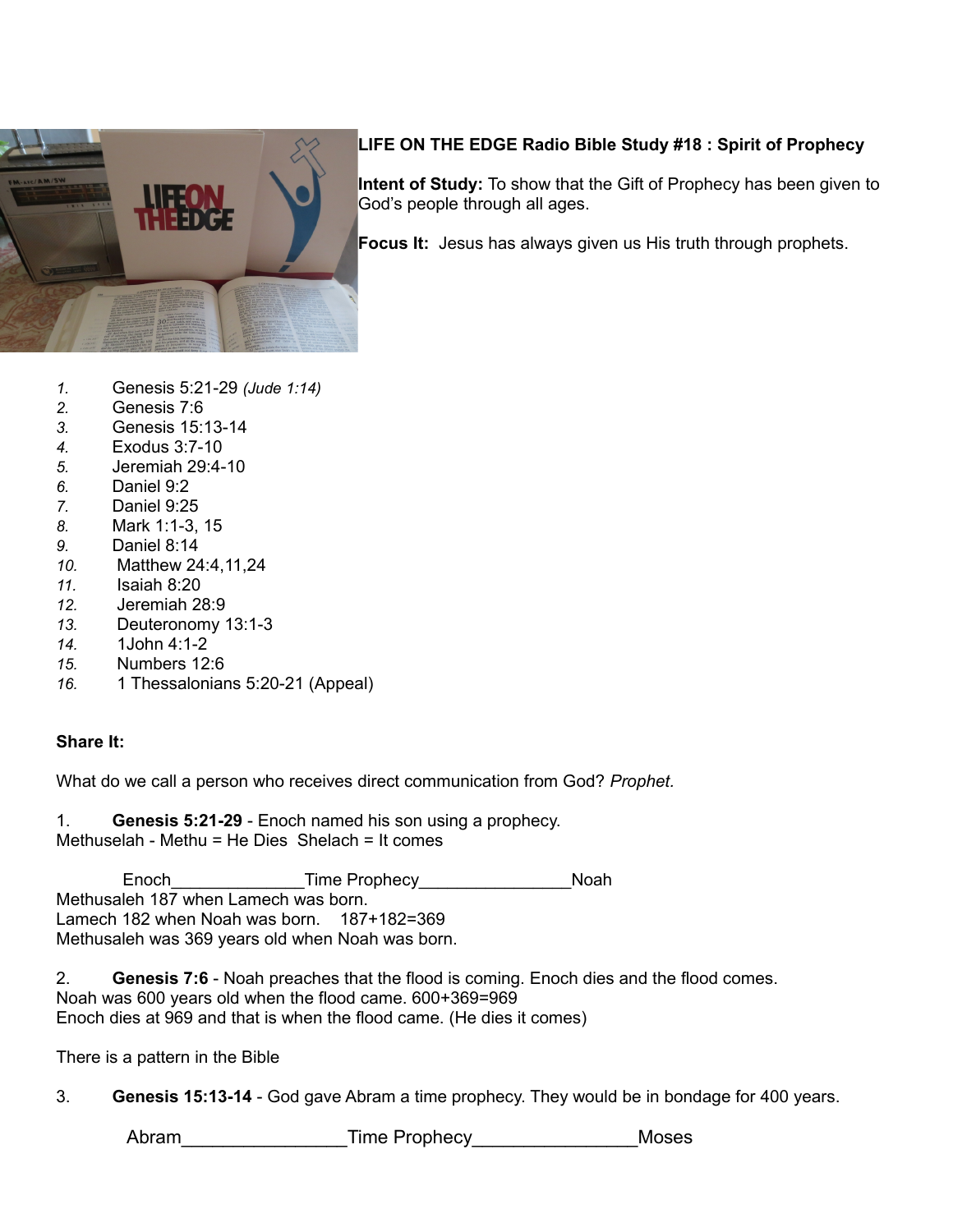4. **Exodus 3:7-10** - Moses' mission and message are a proclamation of the end of the prophecy that Abram gave.

5. **Jeremiah 29:4-10** - God says through Jeremiah that they would be in bondage for 70 years.

(Not Symbolic Language)

Jeremiah \_\_\_\_\_\_\_\_\_\_\_\_\_\_\_\_\_Time Prophecy \_\_\_\_\_\_\_\_\_\_\_\_\_\_\_\_\_\_Daniel

- 6. **Daniel 9:2**  Daniel announces that the time prophecy comes to an end.
- 7. **Daniel 9:25** Daniel gives time prophecy about the Messiah to come. So what should we be looking for next?

Daniel **Example 2** Time Prophecy **Example 2** John the Baptist

- 8. **Mark 1:1-3, 14-15**  John the Baptist announces that the Messiah has come. Jesus said the time is fulfilled! What time? Daniel's 9:25 time.
- 9. **Daniel 8:14** When does this time prophecy run out and what should we be looking for at the end of this time? Another prophet! If you were the devil would you be trying to mess this up? In and around 1844 time notice some things that were happening.
- a. Darwin's Origin of the Species first published 1844
- b. Siyyid 'Ali-Muhammad the Baha'i (Gate) May 23, 1844, the herald of the Baha'i Faith, announced in Shiraz, Persia, that he was the herald of a new messenger of God.
- c. Joseph Smith "Is martyred" Shot to death (Mormons)
- d. Andrew Jackson Davis (American Spiritualist Movement) 1826 1910
- e. Mary Baker Eddy (Christian Scientist) 1821 1910
- f. Ellen White (Seventh-day Adventist) 1827 1915

Following the Biblical pattern what is at least one thing that would have to be a major theme for the prophet that God would raise up around 1844. Of course the 2300 days. Out of all these and a few others not listed, only one even mentions the text of Daniel 8:14. Not only is it mentioned, but is written about in great detail.

*The question, What is the sanctuary? is clearly answered in the Scriptures. The term "sanctuary," as used in the Bible, refers, first, to the tabernacle built by Moses, as a pattern of heavenly things; and, secondly, to the "true tabernacle" in heaven, to which the*  earthly sanctuary pointed. At the death of Christ the typical service ended. The "true tabernacle" in heaven is the sanctuary of the *new covenant. And as the prophecy of Daniel 8:14 is fulfilled in this dispensation, the sanctuary to which it refers must be the sanctuary of the new covenant. At the termination of the 2300 days, in 1844, there had been no sanctuary on earth for many centuries. Thus the prophecy, "Unto two thousand and three hundred days; then shall the sanctuary be cleansed," unquestionably points to the sanctuary in heaven. (GC 417)*

The following are other Bible tests for a prophet

10. **Matthew 24:4,11,24** - Beware of all prophets? No, because there are going to be some true and some false prophets. How can we know the difference?

## 11. **Isaiah 8:20** - A true prophet will not contradict the Word of God.

*"Cling to your Bible as it reads and stop your criticism in regard to its validity and obey the Word, and not one of you will be lost" (Selected Messages Book 1 page 28)*

## 12. **Jeremiah 28:9** - The prophecies they predict must come to pass.

- *In 1902 Ellen White warned that San Francisco and Oakland would be visited by the Lord because they were becoming like Sodom and Gomorrah. (Manuscript 1902, pg 114)*
- In 1906 *the terrifying rumble of an earthquake shattered the early morning silence of April 18 at 5:15 AM. The quake*  lasted only a minute but caused the worst natural disaster in the nation's history. Modern analysis estimates it *registered 8.25 on the Richter scale. (By comparison, the quake that hit San Francisco on October 17, 1989 registered 6.7)*.
- 13. **Deuteronomy 13:1-3**  Keep the Commandments
- 14. **1John 4:1-2**  Christ centered